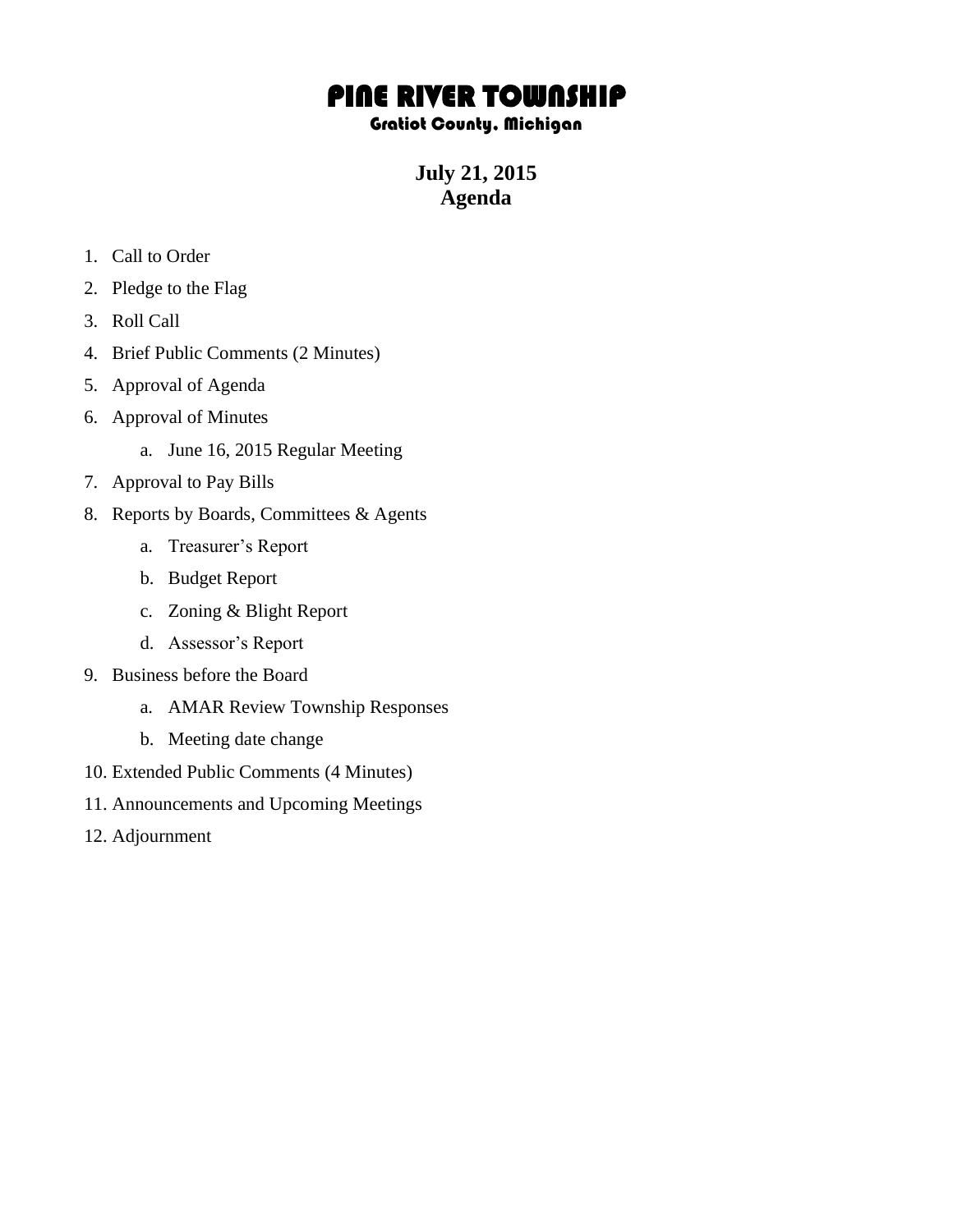## **MINUTES OF THE PINE RIVER TOWNSHIP BOARD MONTHLY MEETING July 21, 2015**

- 1. The regular monthly meeting of the Pine River Township Board was called to order at 7:00 pm by Supervisor Beeson at the Township Hall.
- 2. Pledge the flag: The board and the public said the pledge to the flag.
- 3. Roll Call: Moeggenborg: present, Rademacher: present, Baker: present, Best: present, Beeson: present. All board members present.
- 4. Brief Public comments (2 minutes): John Renneberg mentioned that the Health Department has the use of a specialized dog to sense human waste in investigating septic system problems.
- 5. Approve the Agenda:

Motion by Moeggenborg: second by Best: to approve the Revised Agenda (added 9c.d.e.) as presented. All board members approved. Motion carried 5-0.

6. Approve the Minutes:

Motion by Moeggenborg: second by Baker: to approve the Regular Meeting Minutes of June16, 2015. All board members approved. Motion carried 5-0.

7. Approval to Pay Bills:

Motion made by Moeggenborg: second by Best: to pay bills as presented in the amount of \$36,809.81. All board members approved. Motion carried 5-0.

- 8. Reports by Boards, Committees & Agents
	- a. Treasurers Report Discussion; report placed on file.
	- b. Budget Report Discussion: report placed on file.
	- c. Zoning & Blight Officer Discussion: report placed on file
	- d. Assessor Report Discussion
	- e. Fire Services Discussion update on new Fire Hall
- 9. Business before the Board
	- a. AMAR Review Township Response

Motion by Moeggenborg: second by Baker: to authorize Supervisor Beeson to write up a corrective action plan by August 14, 2015 outlining the steps and timing when Pine River Township will be correcting deficiencies found in Audit of Minimum Assessing Requirements (AMAR). All board members approved. Motion carried 5-0.

b. Discussion on setting **New** Board Meeting Schedule. The Board will set the new schedule at the August 18, 2015 meeting.